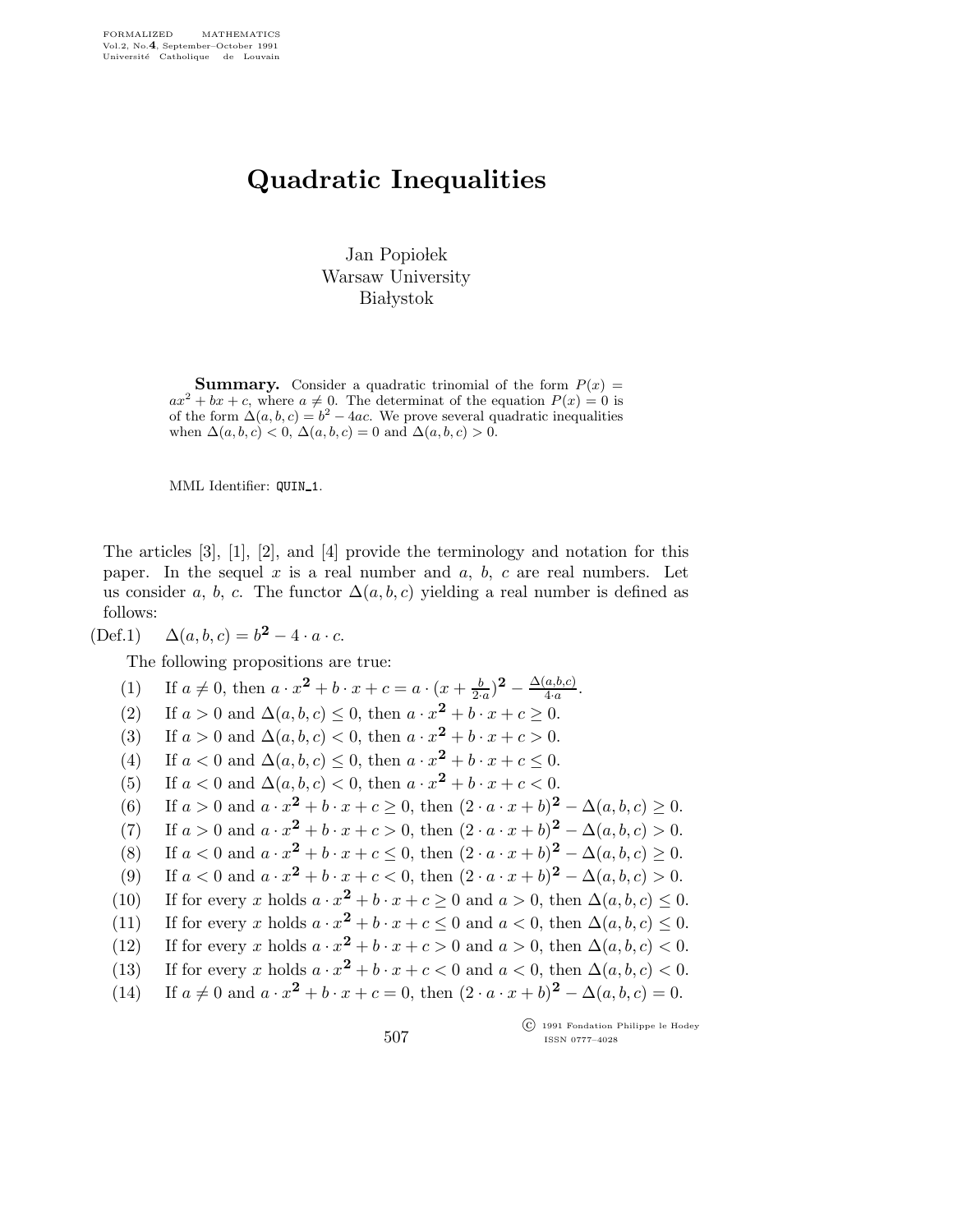## 508 JAN POPIOLEK

(15) Suppose 
$$
a \neq 0
$$
 and  $\Delta(a, b, c) > 0$  and  $a \cdot x^2 + b \cdot x + c = 0$ . Then  
\n
$$
x = \frac{-b - \sqrt{\Delta(a, b, c)}}{2 \cdot a}
$$
 or  $x = \frac{-b + \sqrt{\Delta(a, b, c)}}{2 \cdot a}$ .  
\n(16) Suppose  $a \neq 0$  and  $\Delta(a, b, c) > 0$ . Then  $a \cdot x^2 + b \cdot x + c = a \cdot (x - \frac{-b - \sqrt{\Delta(a, b, c)}}{2 \cdot a}) \cdot (x - \frac{-b + \sqrt{\Delta(a, b, c)}}{2 \cdot a})$ .  
\n(17) If  $a < 0$  and  $\Delta(a, b, c) > 0$ , then  $\frac{-b + \sqrt{\Delta(a, b, c)}}{2 \cdot a} < \frac{-b - \sqrt{\Delta(a, b, c)}}{2 \cdot a}$ .

(18) Suppose 
$$
a < 0
$$
 and  $\Delta(a, b, c) > 0$ . Then  $a \cdot x^2 + b \cdot x + c > 0$  if and only if  $\frac{-b + \sqrt{\Delta(a, b, c)}}{2 \cdot a} < x$  and  $x < \frac{-b - \sqrt{\Delta(a, b, c)}}{2 \cdot a}$ .

 $2·a$ 

(19) Suppose 
$$
a < 0
$$
 and  $\Delta(a, b, c) > 0$ . Then  $a \cdot x^2 + b \cdot x + c < 0$  if and only if  $x < \frac{-b + \sqrt{\Delta(a, b, c)}}{2 \cdot a}$  or  $x > \frac{-b - \sqrt{\Delta(a, b, c)}}{2 \cdot a}$ .

(20) Suppose 
$$
a < 0
$$
 and  $\Delta(a, b, c) > 0$ . Then  $a \cdot x^2 + b \cdot x + c \ge 0$  if and only if  $\frac{-b + \sqrt{\Delta(a, b, c)}}{2 \cdot a} \le x$  and  $x \le \frac{-b - \sqrt{\Delta(a, b, c)}}{2 \cdot a}$ .

(21) Suppose 
$$
a < 0
$$
 and  $\Delta(a, b, c) > 0$ . Then  $a \cdot x^2 + b \cdot x + c \le 0$  if and only if  $x \le \frac{-b + \sqrt{\Delta(a, b, c)}}{2 \cdot a}$  or  $x \ge \frac{-b - \sqrt{\Delta(a, b, c)}}{2 \cdot a}$ .

(22) If 
$$
a \neq 0
$$
 and  $\Delta(a, b, c) = 0$  and  $a \cdot x^2 + b \cdot x + c = 0$ , then  $x = -\frac{b}{2 \cdot a}$ .

(23) If 
$$
a > 0
$$
 and  $(2 \cdot a \cdot x + b)^2 - \Delta(a, b, c) > 0$ , then  $a \cdot x^2 + b \cdot x + c > 0$ .

- (24) If  $a > 0$  and  $\Delta(a, b, c) = 0$ , then  $a \cdot x^2 + b \cdot x + c > 0$  if and only if  $x \neq -\frac{b}{2 \cdot a}.$  $2-a$
- (25) If  $a < 0$  and  $(2 \cdot a \cdot x + b)^2 \Delta(a, b, c) > 0$ , then  $a \cdot x^2 + b \cdot x + c < 0$ .
- (26) If  $a < 0$  and  $\Delta(a, b, c) = 0$ , then  $a \cdot x^2 + b \cdot x + c < 0$  if and only if  $x \neq -\frac{b}{2 \cdot a}.$

(27) If 
$$
a > 0
$$
 and  $\Delta(a, b, c) > 0$ , then  $\frac{-b + \sqrt{\Delta(a, b, c)}}{2 \cdot a} > \frac{-b - \sqrt{\Delta(a, b, c)}}{2 \cdot a}$ .

- (28) Suppose  $a > 0$  and  $\Delta(a, b, c) > 0$ . Then  $a \cdot x^2 + b \cdot x + c < 0$  if and only if  $\frac{-b-\sqrt{\Delta(a,b,c)}}{2\cdot a} < x$  and  $x < \frac{-b+\sqrt{\Delta(a,b,c)}}{2\cdot a}$  $\frac{a^{(a, b, c)}}{2 \cdot a}$ .
- (29) Suppose  $a > 0$  and  $\Delta(a, b, c) > 0$ . Then  $a \cdot x^2 + b \cdot x + c > 0$  if and only if  $x < \frac{-b-\sqrt{\Delta(a,b,c)}}{2a}$  $\frac{\sqrt{\Delta(a,b,c)}}{2\cdot a}$  or  $x > \frac{-b+\sqrt{\Delta(a,b,c)}}{2\cdot a}$  $\frac{\Delta(a, b, c)}{2 \cdot a}$ .
- (30) Suppose  $a > 0$  and  $\Delta(a, b, c) > 0$ . Then  $a \cdot x^2 + b \cdot x + c \le 0$  if and only if  $\frac{-b-\sqrt{\Delta(a,b,c)}}{2\cdot a} \leq x$  and  $x \leq \frac{-b+\sqrt{\Delta(a,b,c)}}{2\cdot a}$  $\frac{a^{(a, b, c)}}{2 \cdot a}$ .

(31) Suppose 
$$
a > 0
$$
 and  $\Delta(a, b, c) > 0$ . Then  $a \cdot x^2 + b \cdot x + c \ge 0$  if and only if  $x \le \frac{-b - \sqrt{\Delta(a, b, c)}}{2 \cdot a}$  or  $x \ge \frac{-b + \sqrt{\Delta(a, b, c)}}{2 \cdot a}$ .

## **REFERENCES**

- [1] Krzysztof Hryniewiecki. Basic properties of real numbers. Formalized Mathematics,  $1(1):35-40, 1990.$
- [2] Jan Popiolek. Some properties of functions modul and signum. Formalized Mathematics, 1(2):263–264, 1990.